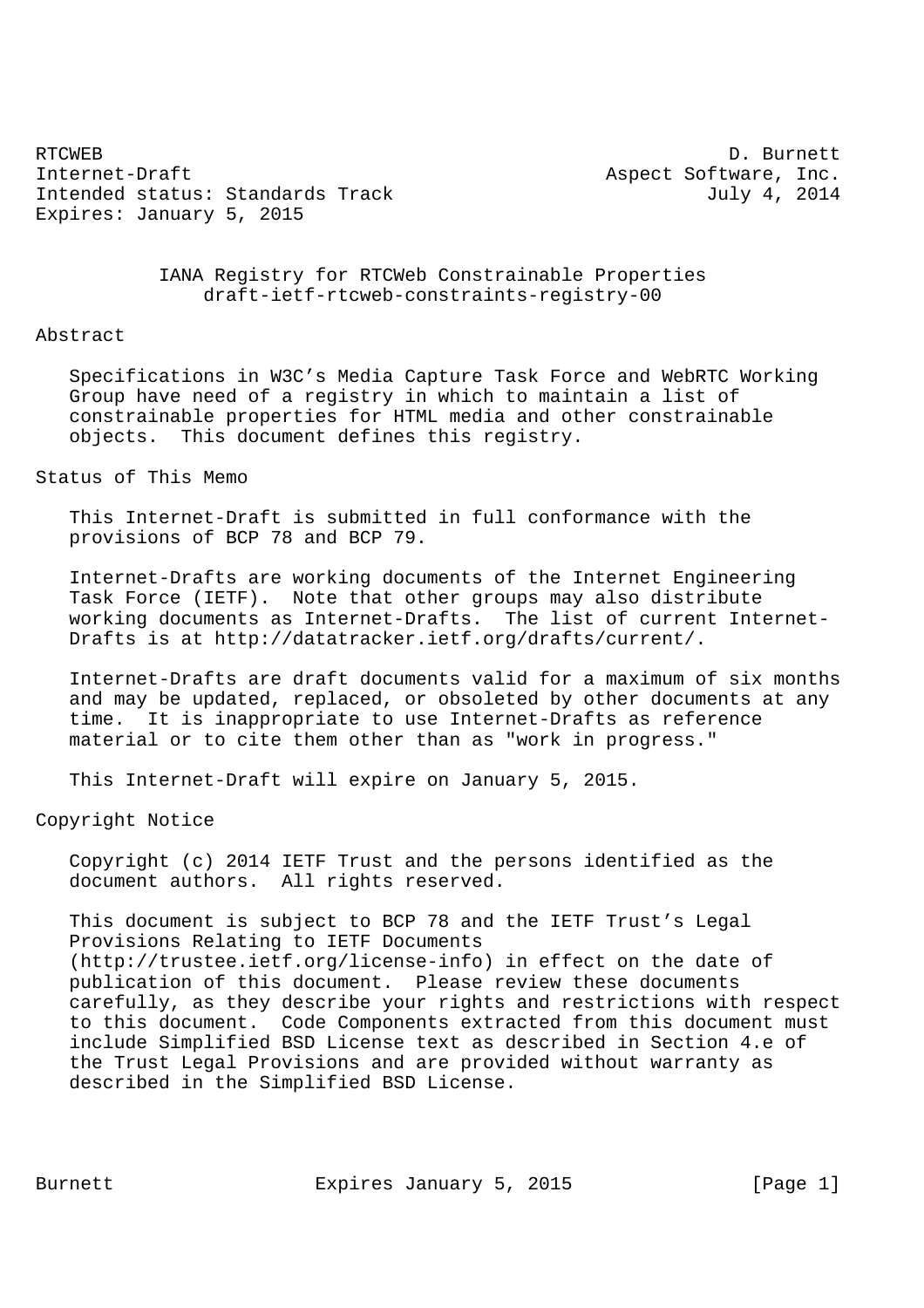Table of Contents

| 2.             |  |  |  |  |  |                                                                                                                                                                                   |
|----------------|--|--|--|--|--|-----------------------------------------------------------------------------------------------------------------------------------------------------------------------------------|
|                |  |  |  |  |  |                                                                                                                                                                                   |
|                |  |  |  |  |  |                                                                                                                                                                                   |
|                |  |  |  |  |  |                                                                                                                                                                                   |
|                |  |  |  |  |  | $\overline{4}$                                                                                                                                                                    |
| 5 <sub>1</sub> |  |  |  |  |  | $\overline{4}$                                                                                                                                                                    |
|                |  |  |  |  |  |                                                                                                                                                                                   |
|                |  |  |  |  |  | $\overline{4}$                                                                                                                                                                    |
|                |  |  |  |  |  |                                                                                                                                                                                   |
|                |  |  |  |  |  |                                                                                                                                                                                   |
|                |  |  |  |  |  | 3.1. RTCWeb Constrainable Properties 3<br>3.1.1. Designated Expert Instructions 3<br>5.1. Normative References 4<br>5.2. Informative References<br>Appendix A. Acknowledgements 5 |

# 1. Introduction

 There is currently one W3C specification (Media Capture and Streams [W3C.WD-mediacapture-streams-20130903]) that has need of a registry in which to represent constrainable properties, and it is expected that others will as well. The specification makes use of a data structure representing a list of constraints on the HTML media or media connection to be established. Additionally, the specification defines methods that are used to query the web browser about its capabilities. The returned data structure specifies the browser's capabilities in terms of constraints that it can satisfy. The data structures and their use are defined as the Constrainable Pattern in the aforementioned specification. This document specifies the registry used to define individual constrainable property names, their allowed values, and their meanings.

2. Requirements Language

 The key words "MUST", "MUST NOT", "REQUIRED", "SHALL", "SHALL NOT", "SHOULD", "SHOULD NOT", "RECOMMENDED", "MAY", and "OPTIONAL" in this document are to be interpreted as described in RFC 2119 [RFC2119].

# 3. IANA Considerations

 This document defines a registry "RTCWeb Constrainable Properties" for use by W3C specifications needing to indicate constrainable properties on HTML Media and other constrainable objects, both as used by web application authors to indicate preferences and as used by web browsers to indicate constrainable properties they can satisfy.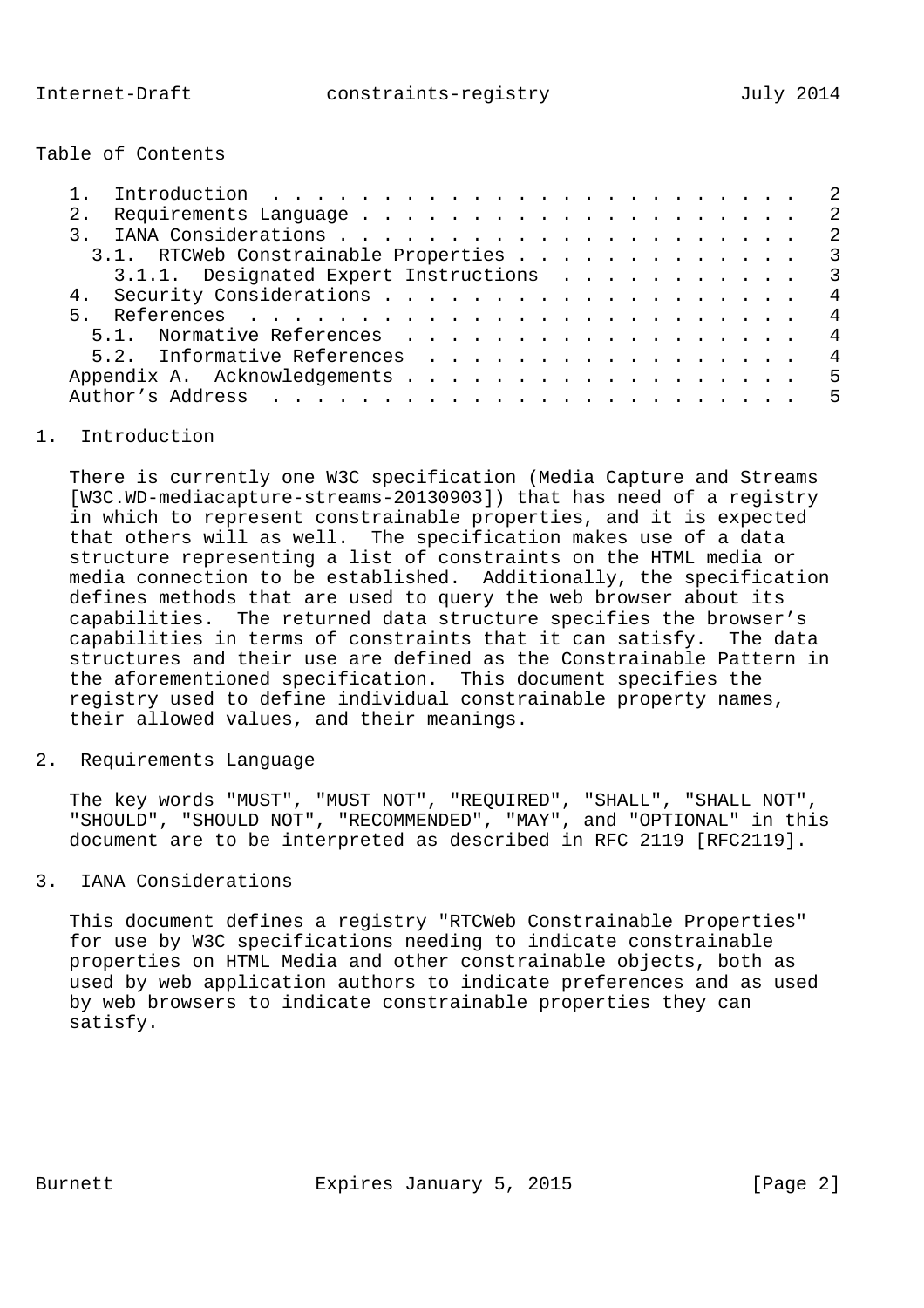### 3.1. RTCWeb Constrainable Properties

 IANA SHALL create a new name space of "RTCWeb Constrainable Properties". All maintenance within and additions to the contents of this name space MUST be according to the "Specification Required with Expert Review" registration policy as defined in RFC5226 [RFC5226]. The registry is initially empty. The registry is defined in the remainder of this section.

 Each registry entry consists of a Name and a Reference (or list of references).

 An RTCWeb Constrainable Property Name MUST satisfy the following ABNF [RFC5234] specification:

 rtcweb-constrainable-property = constrainable-property-name constrainable-property-name =  $8x41-5A$  0\*constraint-char constraint-char = ALPHA / DIGIT

RTCWeb Constrainable Property Names are case-sensitive.

A registration request MUST include the following information:

- o The RTCWeb Constrainable Property Name to be registered
- o Name and Email address of a contact person for the registration
- o Organization or individuals having the change control
- o Reference(s) to the specification(s) defining the property

3.1.1. Designated Expert Instructions

 RTCWeb Constrainable Property Names are of unlimited length according to the syntax. However, it is RECOMMENDED that they be no longer than 80 characters in total. This is to keep them reasonable for humans to read and use. It is RECOMMENDED that Names use camel case, i.e., when a Name consists of multiple words, the first character of each word SHOULD be an uppercase character, with all others being lowercase.

 The references MUST define the following for each RTCWeb Constrainable Property:

allowed values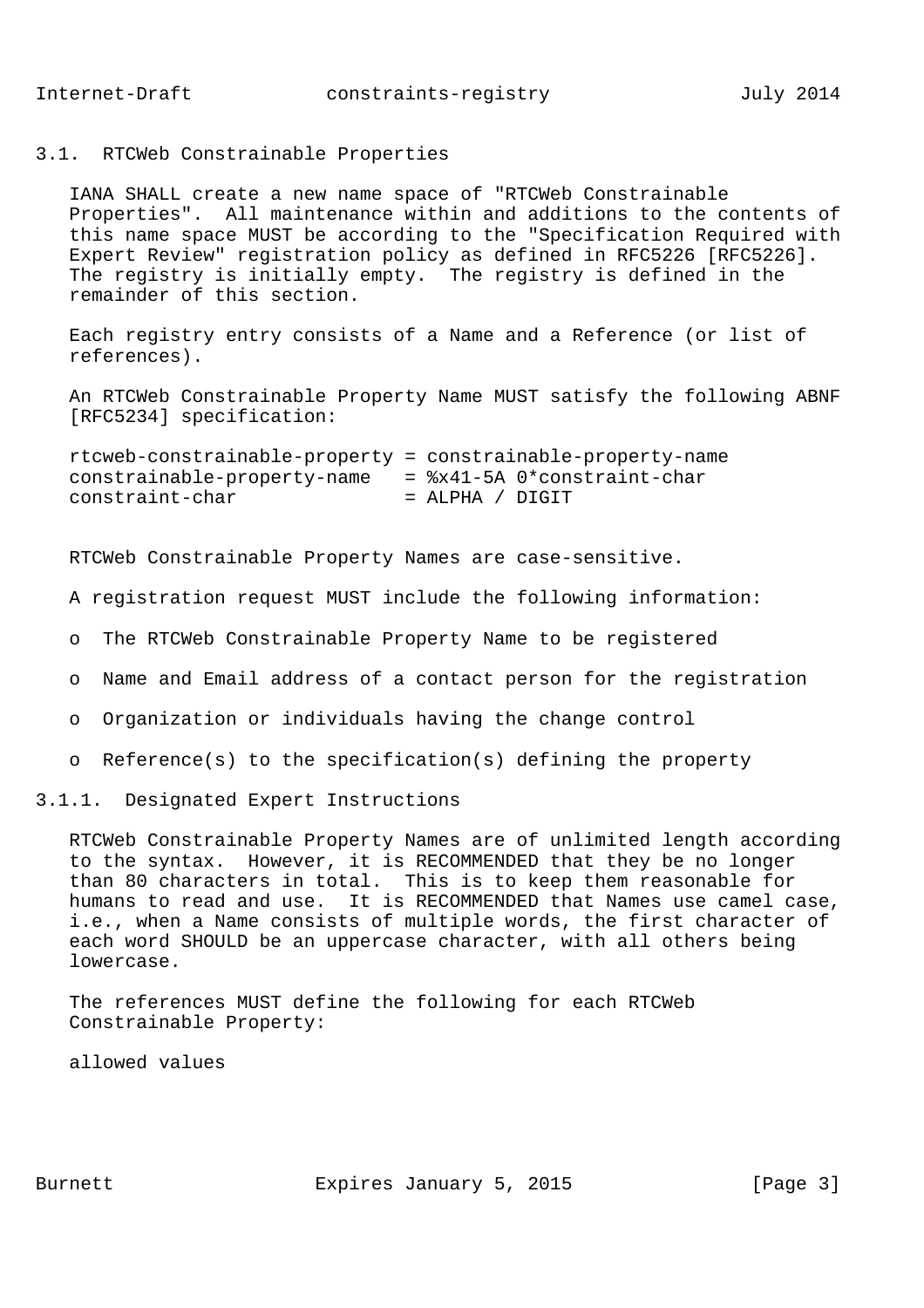The references MUST define the allowed values for the property, for example an enumerated list of values or a range of integers.

#### object(s)

 The references MUST define the object or objects for which the properties apply, for example a MediaStreamTrack.

 The RTCWeb Constrainable Property MUST be well enough defined in the given references that it is understandable by implementors and application developers that will use the constraint. The property SHOULD NOT duplicate a condition that can be achieved using properties already defined in the registry. The property name SHOULD be appropriate and specific enough for the property.

### 4. Security Considerations

 Since the constrainable properties envisioned for this registry are fairly generic in nature, it is not expected that the mere existence of this registry will introduce any particular security issues. Any specification defining one or more new properties SHOULD address any specific security issues that might be introduced by the properties or their constrainable values.

### 5. References

- 5.1. Normative References
	- [RFC2119] Bradner, S., "Key words for use in RFCs to Indicate Requirement Levels", BCP 14, RFC 2119, March 1997.
	- [RFC5234] Crocker, D. and P. Overell, "Augmented BNF for Syntax Specifications: ABNF", STD 68, RFC 5234, January 2008.
	- [RFC5226] Narten, T. and H. Alvestrand, "Guidelines for Writing an IANA Considerations Section in RFCs", BCP 26, RFC 5226, May 2008.
- 5.2. Informative References

#### [W3C.WD-mediacapture-streams-20130903]

 Burnett, D., Bergkvist, A., Jennings, C., and A. Narayanan, "Media Capture and Streams", World Wide Web Consortium WD WD-mediacapture-streams-20130903, September 2013, <http://www.w3.org/TR/2013/ WD-mediacapture-streams-20130903/>.